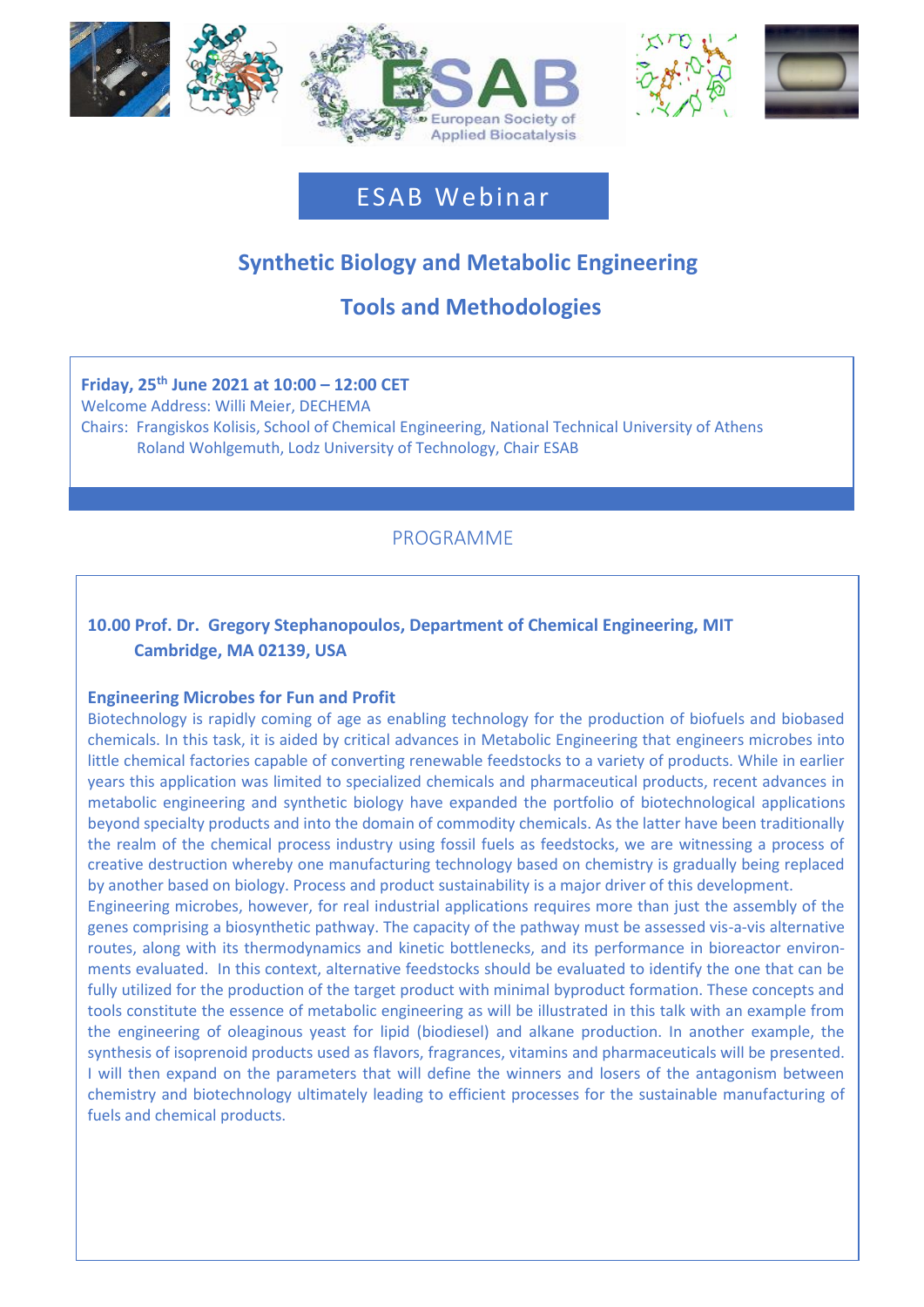## **10.30 Prof. Dr. Victor de Lorenzo, Environmental Synthetic Biology Laboratory, National Center for Biotechnology, Spanish National Research Council, Madrid**

#### **What is a Synthetic Biology chassis and what it takes to become one**

The notion of biological chassis is now central to the challenge of developing useful and safe forward-engineered bacteria for industrial or environmental biocatalysis. The optimal one would in most cases involve a genome encoding a limited number of basic biological functions for self-maintenance and growth, but deleted of many other structures and signal processing components which, under natural circumstances, allow microorganisms to interact with their environment. A proper definition of chassis can ease regulatory roadmaps to industrial and regulatory acceptance. The need to come up with a good definition of a SynBio chassis in fact stems from demands by regulatory bodies. As deeply engineered agents leave the laboratory for potential use in industry and the environment, they start falling under the radar of agencies that that provide risk assessment advice on products used for the agri/food/feed chain e.g. the European Food Safety Authority (EFSA) and even have regulatory authority e.g. the US Food and Drug Administration (FDA). The soil bacterium Pseudomonas putida will be discussed as an example of the roadmap that one environmental isolate may go through to become a bona fide SynBio chassis and the many possibilities opened once a standardized platform is put in place.

## **11.00 Prof. Dr. Paul Freemont, Centre for Synthetic Biology & Innovation, UK Innovation & Knowledge Centre for Synthetic Biology, Imperial College, London**

## **Cell-Free Expression: A Strategy for Prototyping Genetic Parts, Building Biosynthetic Pathways, and Making Novel Xenobiotics**

Cell-free transcription/translation systems (known as CFPS or TX-TL) have recently been re-evaluated as a promising platform for enabling synthetic biology research and applications. In particular CFPS has been shown to provide a reproducible prototyping platform for regulatory elements where measurements in vitro are in part consistent with similar measurements in vivo. The advantage of being non-GMO allows rapid automated assays for characterizing parts and genetic circuit designs for pathway engineering, natural product discovery and biosensor designs. My lab has been interested in exploring cell free extracts from different organisms and I will present our recent studies on combining in vitro geno-chemetic strategies to allow rapid access to xenobiotic compounds which may provide improved therapeutic activity. By focusing on the violacein biosynthesis pathway and using seven different substrate analogues, we have been able to generate 66 new to nature analogues of violacein. Furthermore, 20 new derivatives were generated from brominated analogues via Suzuki-Miyaura cross-coupling reaction directly using the crude extract without prior purification.

# **11.30 Prof. Dr. Matthew Chang, NUS Synthetic Biology for Clinical and Technological Innovation and Wilmar-NUS Corporate Laboratory, National University of Singapore**

#### **Engineering microbes to rewire host-microbiome interactions**

The wealth of knowledge on the human microbiota composition and its roles in health and disease has recently spurred the development of novel therapeutic strategies. Moreover, with an array of genetic tools that are readily available, programmable genetic circuits can be designed, genomes can be edited and rewritten, and cells can be reprogrammed to foster novel microbiota-based interventions. In this talk, our recent work on engineering gut-resident microbes as versatile platforms equipped with clinically relevant functionalities will be presented. A particular emphasis will be placed on our efforts to transform gut microbes into live biotherapeutics with prophylactic and therapeutic efficacy against pathogenic infections and chronic metabolic diseases. This work provides a strong foundation for engineering microbes to modulate host-microbiome interactions and supports the use of live biotherapeutics as a viable strategy for clinical intervention.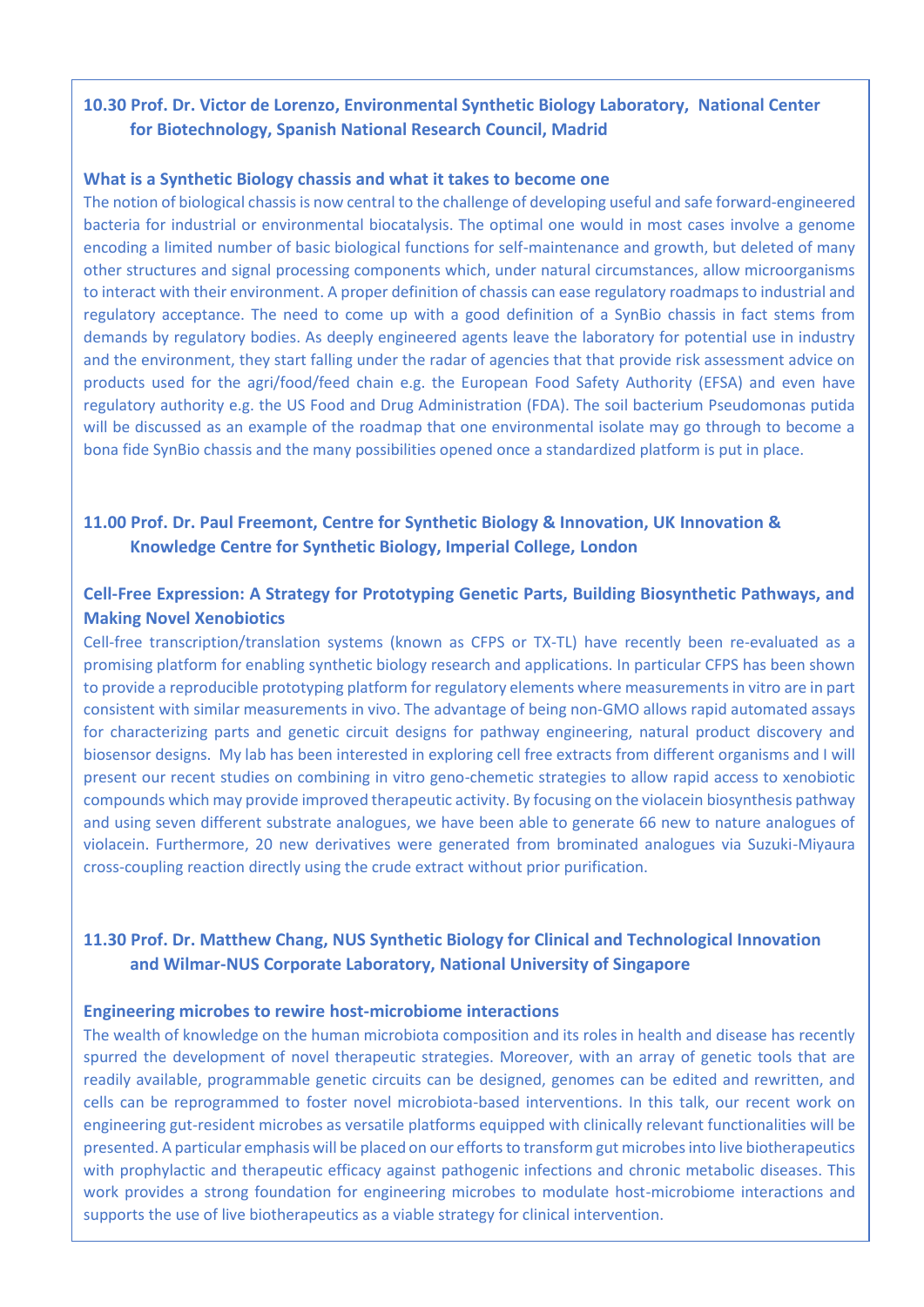#### ABOUT THE SPEAKERS

**Greg Stephanopoulos** is the W.H. Dow Professor of Chemical Engineering and Biotechnology at MIT, and Instructor of Bioengineering at Harvard Medical School (1997-). He received his BS from the National Technical University of Athens, MS degree from the U. of Florida and PhD from the U. of Minnesota, all in Chemical Engineering. He taught at Caltech between 1978-85, after which he was appointed Professor of ChE at MIT. His current research focuses on metabolic engineering, the engineering of microbes for the production of fuels and chemicals. He has co-authored or –edited 5 books, more than 425 papers and 55 patents and supervised more than 130 graduate and post-doctoral



Anthony Green, University of Manchester Biotechnology. He serves on the Editorial Boards of 10 scientific journals and the Advisory Boards of 5 ChE departments. For his research and educational contributions, Prof. Stephanopoulos has been recognized with students. He co-founded the journal Metabolic Engineering, and is presently co-editor-in chief of Current Opinion in numerous awards, such as: Dreyfus award, Excellence in Teaching Award-Caltech, AIChE Technical Achievement Award, PYI from NSF, AIChE-FPBE Division Award, Marvin Johnson Award of ACS, Merck Award in Metabolic Engineering, the R.H. Wilhelm Award in Chemical Reaction Engineering of AIChE, Amgen Award in Biochemical Engineering. In 2003 he was elected to the National Academy of Engineering (NAE) and in 2005 he was awarded an honorary doctorate degree (doctor technices honoris causa) by the Technical University of Denmark. In 2007 he won the C. Thom Award from SIM and the Founders Award from AIChE and in 2010 the ACS E. V. Murphree Award in Industrial and Engineering Chemistry and the George Washington Carver Award of BIO. In 2011 he was selected as the Eni Prize winner for Renewable and non-Conventional Energy and was also elected as Corresponding Member of the Academy of Athens. He is a ASSS and AIChE Fellow. He was the 2014 recipient of the 2014 Walker award from AIChE. In 2013 he was awarded the John Fritz Medal of the American Association of Engineering Societies, in 2016 he won the Eric and Sheila Samson \$1 Prime Minister Prize (Israel) and was awarded an honorary doctorate by the Technical University of Athens and in 2017 we was recognized with the Novozymes Prize. Professor Stephanopoulos has served the professional organization of Chemical Engineers as chairman of Division 15, member of the Board of Directors and Chairman of the AIChE Society for Biological Engineering. In 2014, he was elected as 2016 President of AIChE. Professor Stephanopoulos has taught undergraduate and graduate courses of the core of Chemical Engineering and

Biotechnology at Caltech and MIT and co-authored the first textbook on Metabolic Engineering. He is presently directing a research group of approximately 15 researchers who work on applications of metabolic engineering for the production of fuels and chemicals.

**Víctor de Lorenzo** (Madrid, 1957) is a Chemist by training and current holds a position of Research Professor in the Spanish National Research Council (CSIC) after working in Paris (I. Pasteur), UC Berkeley, Univ of Geneva and the GBF in Braunschweig. He currently heads the Laboratory of Environmental Synthetic Biology at the National Center for Biotechnology. He is a member of the EMBO (European Molecular Biology Organization) and the American and European Academies of Microbiology, and he has co-chaired with Drew Endy the EC-US Working Group on Synthetic Biology.

At present, his work explores the interface between Synthetic Biology and Environmental Biotechnology (see https://vdl-lab.com/ for details).